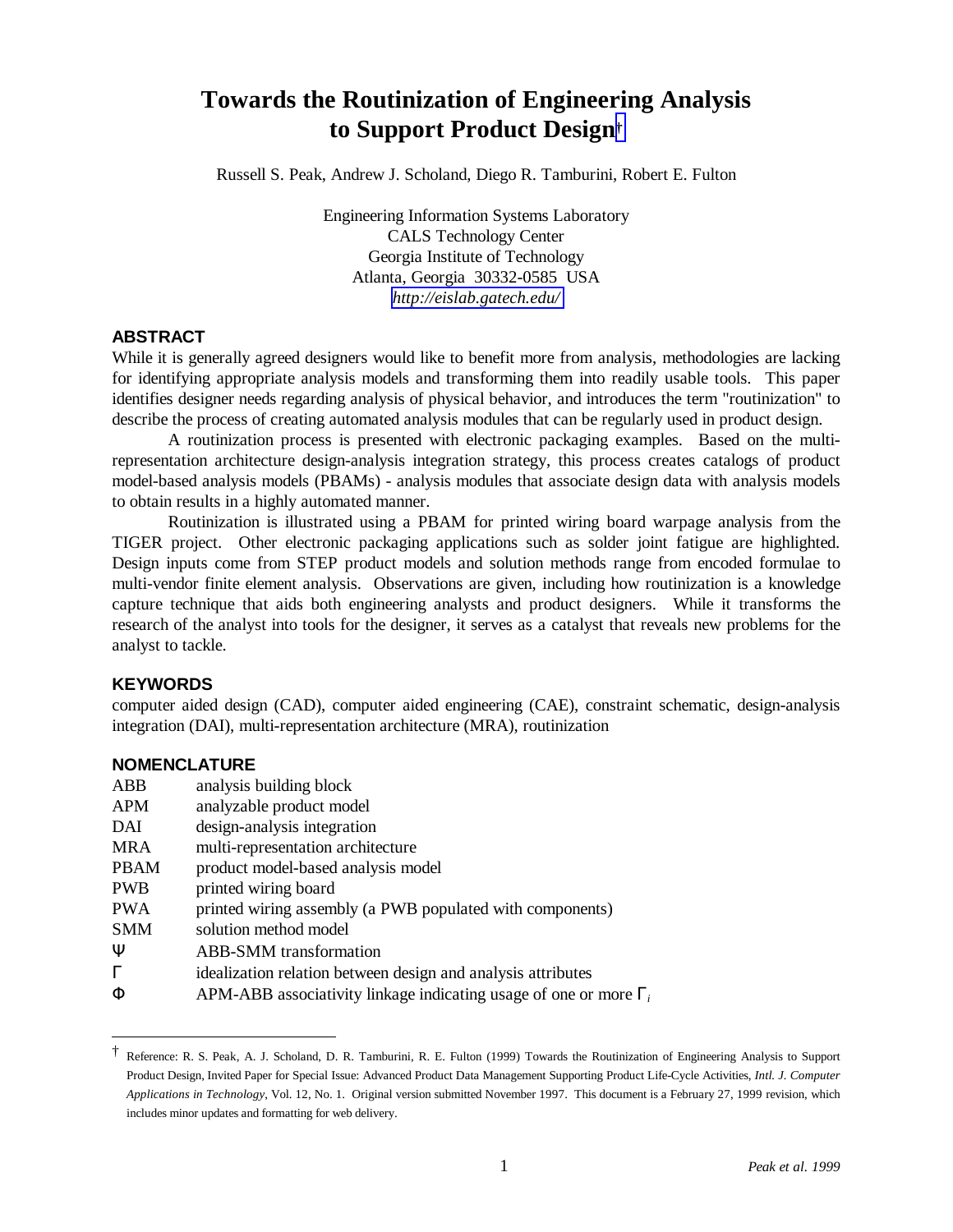### <span id="page-1-0"></span>**1 ROUTINE ANALYSIS IN DESIGN [[1\]](#page-15-0)**

Due to a variety of pressures, product designers typically do not perform as much engineering analysis as they would like [\[2\]](#page-15-0). This section identifies some of these analysis needs and introduces a process to fulfil them in light of previous design-analysis integration (DAI) work.

During a typical product design process (Fig. 1 [\[3\]](#page-15-0)), a variety of checks would ideally be performed to ensure performance, reliability, and manufacturability [\[4,](#page-15-0) [5, 6,](#page-15-0) [7,](#page-15-0) [8,](#page-15-0) [9\]](#page-15-0). For products like printed wiring assemblies (PWAs) that are based on relatively mature technologies, the same types of analyses typically need to be run on a regular basis (for each new product instance, and at several stages during the design process). When asked about such analysis problems, designers typically express the following needs:

- Tools that are easy to use and that automate tasks as much as possible.
- Predefined catalogs of common analysis models, along with usage guidelines.
- Product-specific terminology for model interaction (e.g., product-specific variable names).
- Design tools linkages with selective bidirectional associativity.
- Ability to utilize commercial analysis tools without becoming a tool expert.
- Insulation from analysis model details (e.g., node numbers), but access if needed.



**Fig. 1** Routine Analysis in the PWA Design Process

To address such needs, we have coined the term **routine analysis model** to describe an established analysis model that is regularly used to support product design [\[10\]](#page-15-0). [Fig. 2](#page-2-0) illustrates an overall routine analysis methodology [[11\]](#page-15-0) which includes two distinct phases: **routinization** (the creation of **analysis module** templates) and **routine analysis** (the usage of analysis module instances). This paper focuses on the first phase, routinization: the process of transforming routine analysis models in paper-based forms (e.g., physical behavior research and design handbooks (Fig. 1)) into catalogs of computational analysis modules. This process involves developing information models based on the **multi-representation architecture** (MRA) design-analysis integration strategy [11]. The second phase, routine analysis, is defined as the process of employing a routine analysis model. During this phase designers interact with analysis module instances that are composed of MRA entities. These entities integrate commercial design and analysis tools in a flexible, modular manner as highlighted in the next section.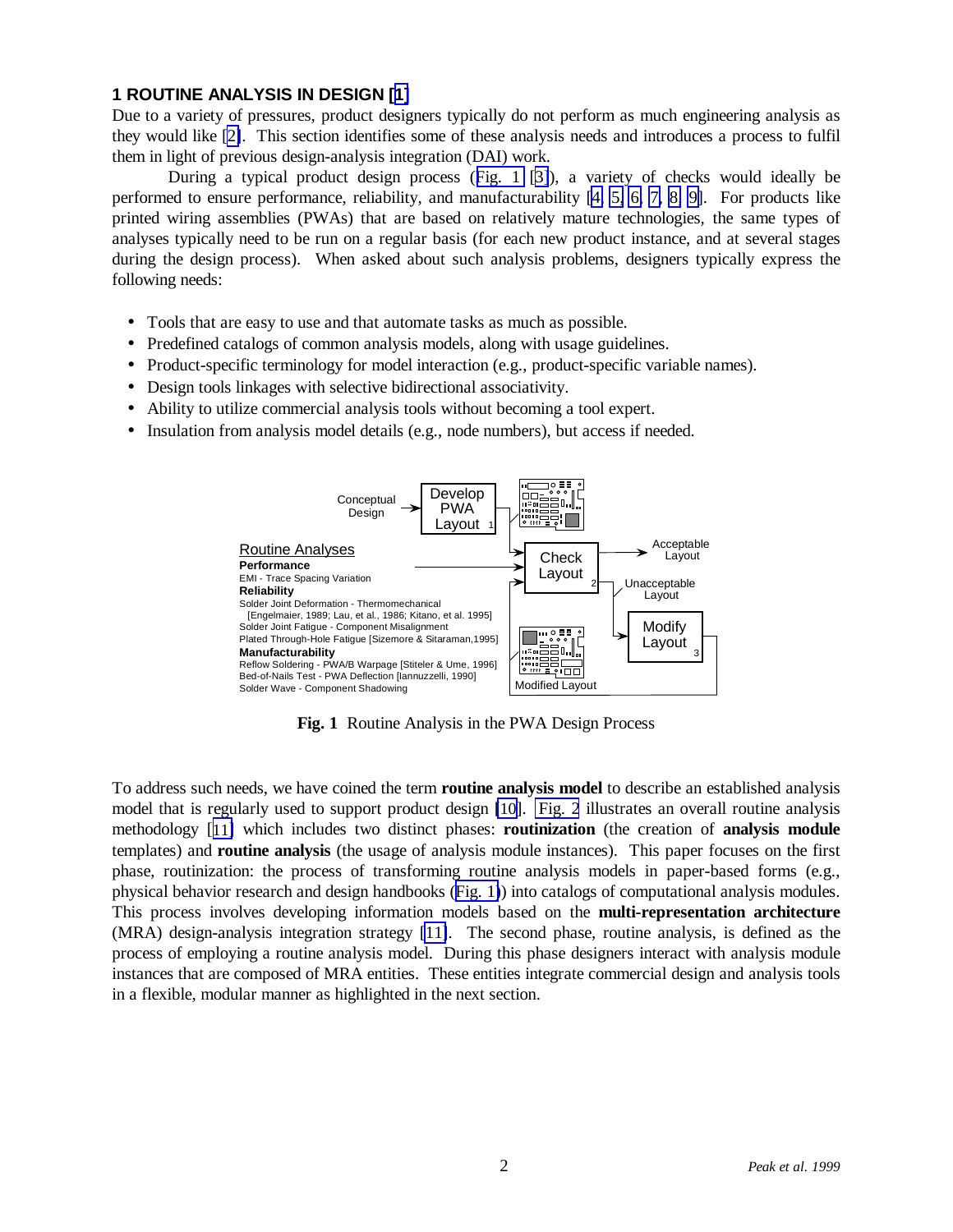<span id="page-2-0"></span>

**Fig. 2** MRA Routine Analysis Methodology

It should be noted that the terminology used here is not to diminish the role of engineering analysts or imply that all types of design analysis can be made routine. Instead, routine analysis emphasizes *using* established models that experienced analysts have already developed and proven in. Other classes of analysis (termed **adaptive analysis** and **original analysis**) focus on *developing* new types of analysis models and typically require analyst involvement even in the usage stage. This distinction allows us to focus on problems that are prime candidates for automation and leverage the repetitive nature of some design analysis processes.

# **2 DESIGN-ANALYSIS INTEGRATION BACKGROUND [[10,](#page-1-0) [11\]](#page-1-0)**

Linking design and analysis models is fundamentally different than typical data integration tasks in that it requires **heterogeneous transformations** - transforming one or more types of information (e.g., design



**Fig. 3** The Multi-Representation Architecture for Design-Analysis Integration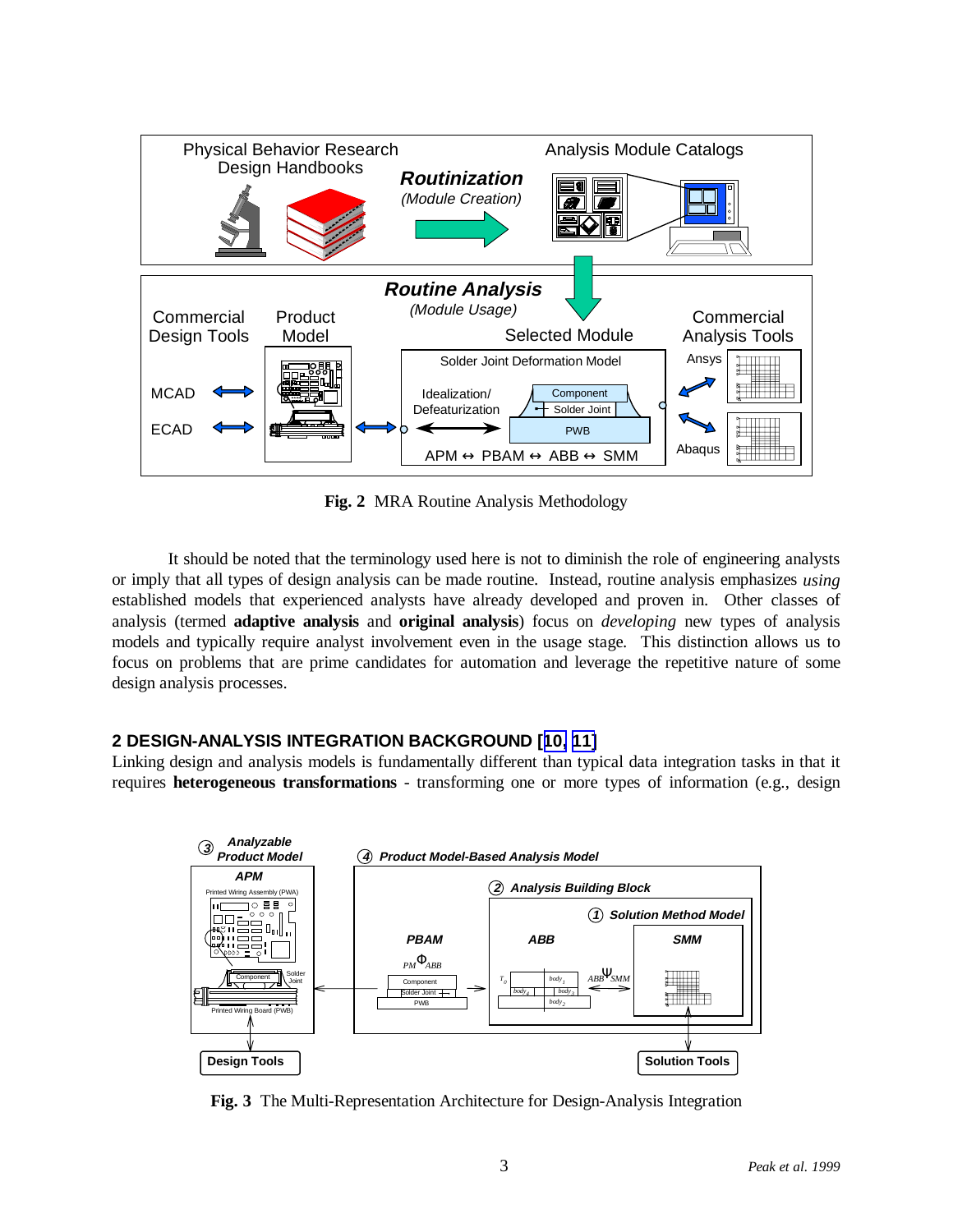<span id="page-3-0"></span>geometry and materials) into a *different type* of information (e.g., a finite element model). The integration challenge is further complicated in that a given type of product can have numerous types of analysis models that vary in discipline, resolution, application, and fidelity. This diversity makes the gap between design and analysis too large for a single integration bridge. Hence, the MRA was developed with intermediate representations as stepping stones to achieve flexible, modular design-analysis integration [\(Fig. 3\)](#page-2-0).

# **2.1 The Multi-Representation Architecture**

solder joint solder

∩

primary structural material

pwb<br>→∩

In the MRA, **solution method models** (SMMs) are object-oriented wrappers around solution tools that utilize an agent-based framework to obtain analysis results in a highly automated manner. **Analysis building blocks** (ABBs) represent engineering analysis concepts with high semantic content. ABBs generate SMMs based on solution technique-specific considerations such as symmetry and mesh density. **Analyzable product models** (APMs) represent design-oriented details, providing a common stepping stone to design tools, while also supporting idealizations needed by analysis models [\[12\]](#page-15-0). Finally, **product model-based analysis models** (PBAMs) explicitly represent the associativity between analysis models and design models (i.e., between ABBs and APMs). Object and constraint graph techniques are combined in a new graphical notation termed **constraint schematics** (Fig. 4b), providing modularity, multidirectionality, and rich semantics.





detailed shap rectangle

linear-elastic mode

linear-elastic model

bilinear-elastoplastic model

total thicknes

 $\bigcap$  $\bigcap$ 

**Fig. 4** Design-Analysis Associativity in a Solder Joint Analysis Model

γ *xy, extreme, sj*

 $^{1.25}$ 

average

 $T<sub>s</sub>$ 

 $\overline{T_s}$ 

 $\gamma T_2$ 

*T3*

*T1*

*L2*

 $h<sub>2</sub>$ 

*geometry model 3*

γ *xy, extreme, 3*

*stress-strain model 3*

*stress-strain model 2*

*L s*

*hs*

[1.2] [1.1]

 $[1.2]$ **length 2 +**<br> **+** ↑

[2.1]

 $\frac{1}{2.2}$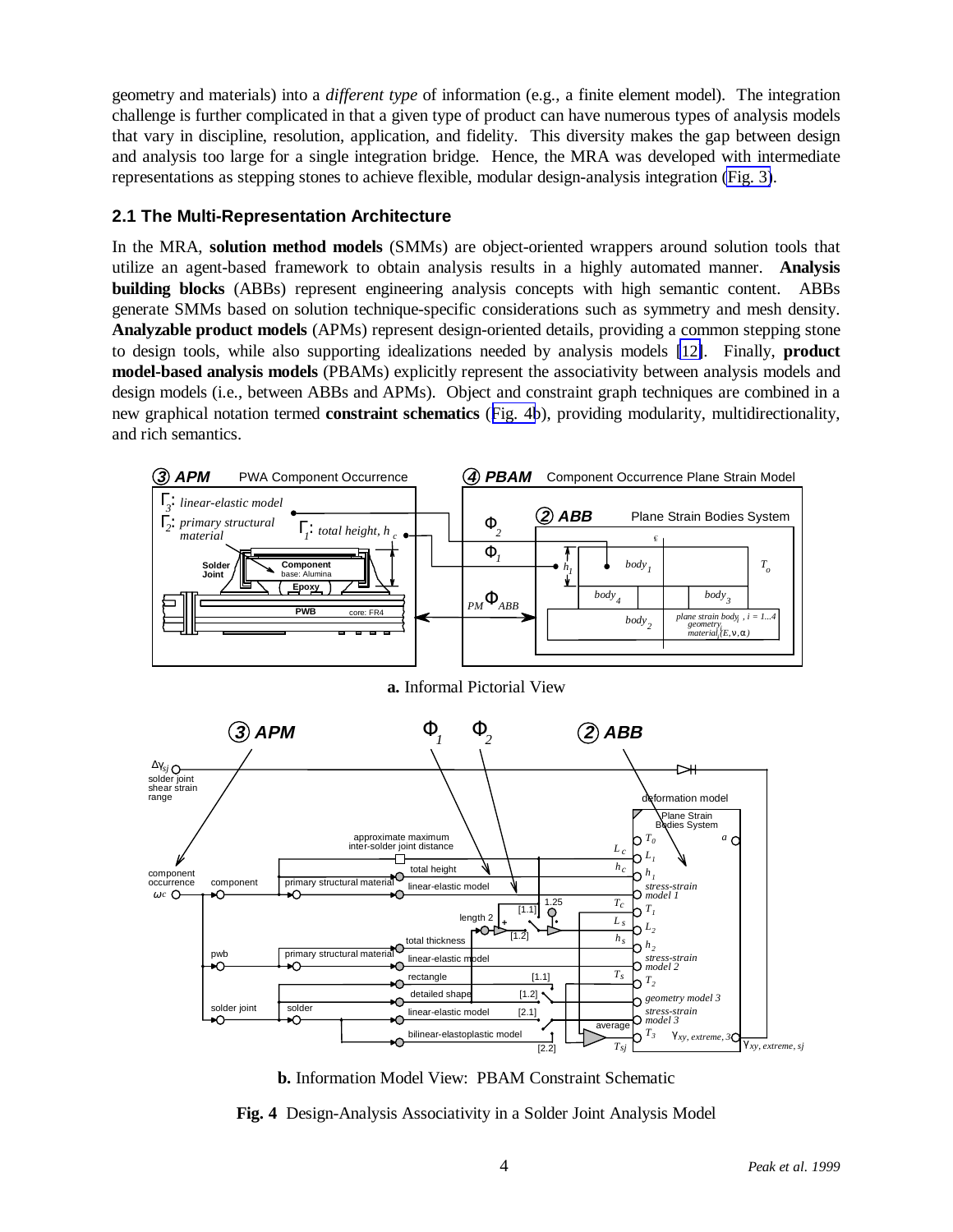# <span id="page-4-0"></span>**2.2 Design-Analysis Associativity Example**

[Fig. 4](#page-3-0) illustrates these concepts via a solder joint analysis example [\[11](#page-1-0)]. Due to the coefficient of thermal expansion mismatch between the printing wiring board (PWB) and component, the solder joint deforms under thermal loads. The overall goal of this analysis model is to compute the resulting strain in order to estimate solder joint fatigue life. The left side of [Fig. 4](#page-3-0)a shows design-related details of APM entities: the cross-section of a component, a PWB, solder joints, and epoxy. The assembly of these entities is another APM entity, a PWA component occurrence, ω*c*. On the right, the ABB is a generic analysis system, *Plane Strain Bodies System*, that can also be used in analyses for other types of products.

The PBAM, *Component Occurrence Plane Strain Model*, contains associativity linkages, Φ*i* , which indicate how the APM design entities are idealized as homogeneous plane strain bodies in the ABB. For example, linkage  $\Phi_I$  explicitly specifies that the height of ABB *body<sub>1</sub>*,  $h_I$ , equals the total height of the component,  $h_c$  (a geometric idealization,  $\Gamma_l$ , of the detailed APM component entity). Linkage  $\Phi_2$  similarly specifies the material model for *body<sub>1</sub>*. While [Fig. 4a](#page-3-0) shows this design-analysis associativity informally, [Fig.](#page-3-0) [4](#page-3-0)b is the PBAM constraint schematic - a structured information model that specifies all associativity linkages. Underlying lexical forms of such product-specific analysis models are also possible as shown later ([Fig. 9\)](#page-8-0).

### **2.3 Design-Analysis Integration Toolkit**

*DaiTools* is a prototype design-analysis integration (DAI) toolkit that is one implementation of the above MRA concepts [\[13\]](#page-15-0). It is largely independent of product domain and has the following capabilities:

- Abstract superclasses for each MRA representation: APM, PBAM, ABB, SMM.
- The **analyzable product model** (APM) technique for STEP-based design tool links [\[12\]](#page-3-0).
- A representative set of ABBs.
- Explicit constraints implemented around the SkyBlue constraint solver [[14\]](#page-15-0).
- SMMs for ANSYS and CADAS finite element analysis (FEA) tools [\[15,](#page-15-0) [16\]](#page-15-0) along with related highly automated agents.

# **2.4 Example Applications**

Product-specific applications can be built on the generic MRA foundation in *DaiTools*. In a nutshell product-specific PBAMs and product model entities (APMs) are added as subclasses [[11\]](#page-1-0). Thus, the



**a.** Solder Joint Shear Strain **b.** PWA Finite Element Mesh

**Fig. 5** Highly Automated Integrated Analysis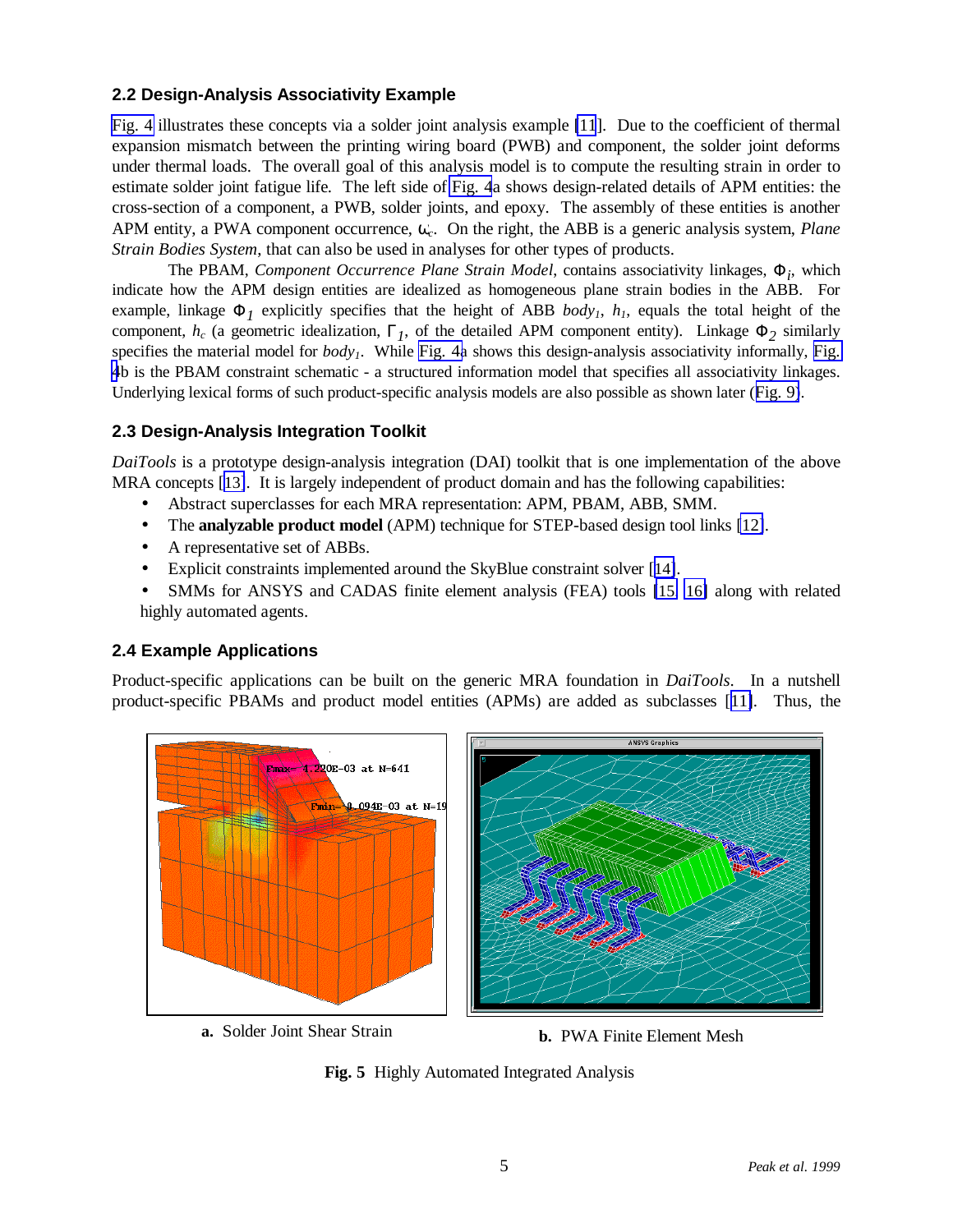<span id="page-5-0"></span>analysis modules created by the routinization process described in this paper are actually PBAMs within the MRA. Applications addressed to date [[11,](#page-1-0) [17,](#page-15-0) [18\]](#page-15-0) have been largely in the electronic packaging domain and include solder joint deformation [\(Fig. 5a](#page-4-0)), PWB warpage (Figs. 8-12), and plated-through hole deformation. Cimtalay *et al.* [\[19\]](#page-15-0) have demonstrated initial usage of PBAMs in a modular optimization technique. A related technique [\[20,](#page-15-0) [21\]](#page-15-0) intelligently leverages product model knowledge to mesh and combine building blocks into complex finite element models - models that are impractical with brute force automeshing [\(Fig. 5b](#page-4-0)). Overall we believe the MRA and this meshing technique begin to fundamentally address the CAD-CAE integration issues identified above.

### **3 MRA ROUTINIZATION PROCESS**

Fig. 6 highlights the major steps in the MRA routinization process (the process of creating routine analysis modules) and identifies the primary roles of people involved at each step. The **Designer** and **Analyst** first decide which routine analyses are needed. The Analyst then works with the Integrator to develop PBAMs and related entities to represent the identified models. After implementation, the end result is one or more analysis modules ready for Designer usage. Depending on the size of the effort, the roles in this process may all be performed by a single person, or each role may itself involve several people.

The remainder of this section discusses each step in more detail with examples from a previous solder joint fatigue case study [\[10,](#page-1-0) 17] and a simple PWB warpage model. Based on experience from these case studies, a comprehensive set of guidelines with detailed examples is planned.



**Fig. 6** MRA Routinization Process

# **Step 1: Identify Routine Analysis Models**

To start the routinization process, the Designer and Analyst first identify which routine analysis models are to be transformed into automated analysis modules. These two people should be familiar with the types of products and analysis models being considered.

If it is indeed a *routine* analysis model (one that is truly used regularly), a description of the analysis model will typically already exist in some form. If design needs call for a new type of analysis model, the Analyst can look to a variety of resources as starting points (Table 1). Alternately, the Analyst may go through an adaptive or original analysis process to develop and validate the needed analysis model. Some combination of merging models from existing resources and in-house development is often required. The output of Step 1 is an informal analysis model description containing the following:

*Model Purpose -* A brief statement about the model and what design needs it fulfills. It should indicate

**Table 1** Starting Points for Routine Analysis Models

• Journals

- Corporate technical memos Unpublished notes
- Conference proceedings
- Handbooks
- Textbooks
- CAE tool input files
- Computer programs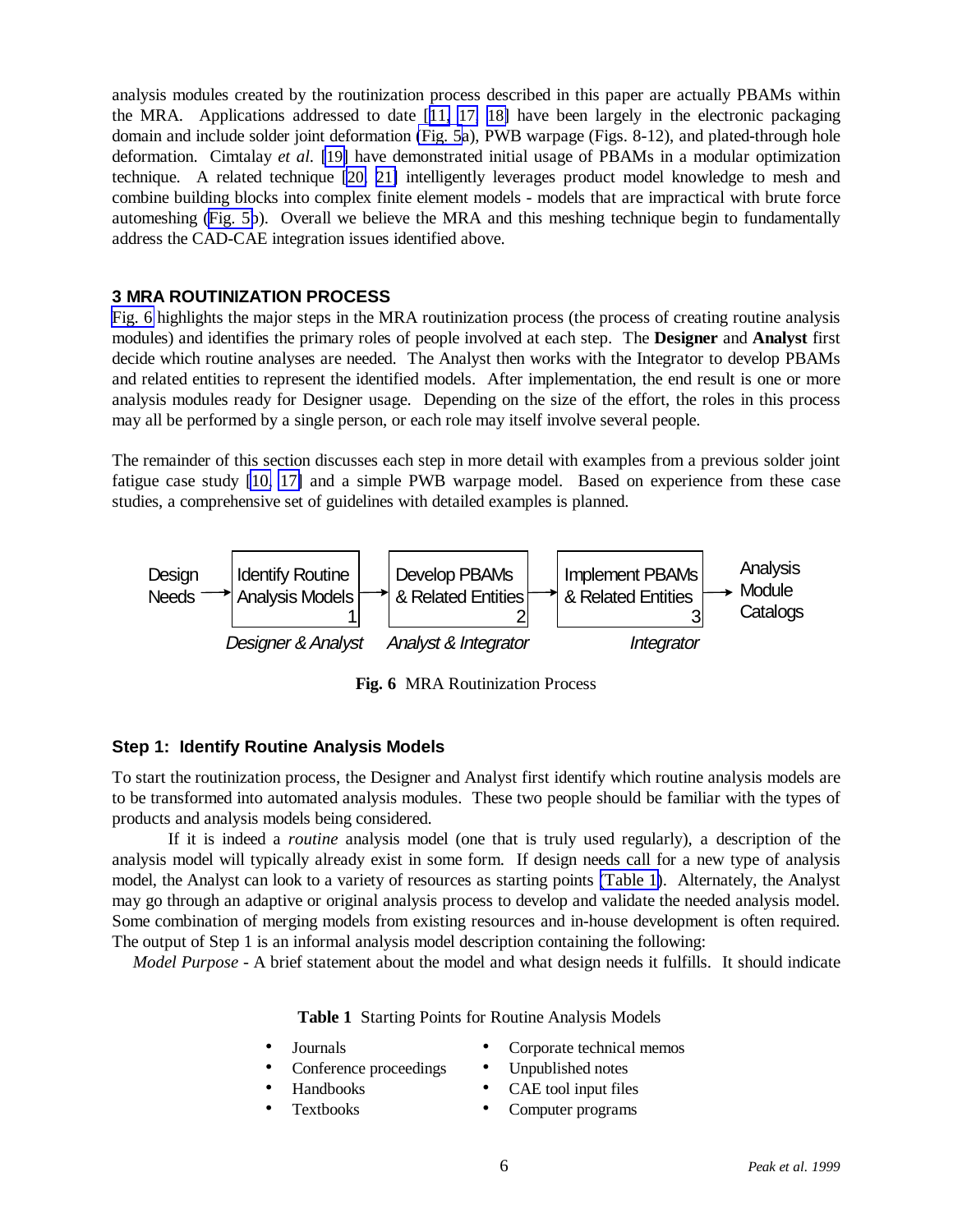what design stages best benefit from the model, (typically based on model accuracy versus computational cost).

*Major Analysis Steps and Variations -* A high-level, top-down view of the major analysis steps in the form of a tree/network diagram (Fig. 7) or an IDEF<sub>0</sub> process model. Variations such as directionality loading conditions and product configurations should be identified.

*Analyst Sketches -* Sketches of analysis models noting types of bodies, loads, and material models in product-specific terms.

*Relations and Variables -* A list of relations and variables. For models that require solution tools such as finite element analysis (FEA) programs, the list should contain a relation whose variables are the inputs and outputs for that tool.

*Model Limitations -* Guides for the end user, including model assumptions and acceptable ranges of inputs and outputs.

*Model References -* Background information about the model, including application to the product type at hand, as well as descriptions of product-independent analysis concepts.

*Representative Datasets -* Example values for input, intermediate, and output variables for each major variation. These datasets should include related solution tool input and output files (e.g., FEA preprocessor models and results files). If possible, tool files should be parameterized according to their relations and variables identified above.

Given the analysis model description with these contents, someone besides the Analyst should be able to "manually" walk through the analysis steps using the example datasets. Here "manually" means that at a minimum someone can manually provide input to the appropriate tools and manually exchange data among these tools to obtain the example results (e.g., using a calculator, creating and running a finite element analysis model, and exchanging information among such tools). This exercise also helps non-Analysts better understand the model and accelerates the below steps.



**Fig. 7** Major Steps in Solder Joint Fatigue Analysis

### **Step 2: Develop PBAMs and Related Entities**

In this step the **Integrator** (a person familiar with the MRA and associated object and constraint techniques) develops PBAMs and related entities that will represent the analysis models from Step 1. PBAM development means transforming the above informal descriptions into structured information representations.

First the Integrator assigns one or more PBAMs/ABBs to perform each major step or variation identified above (e.g., Fig. 7). These entities may be further broken down into smaller PBAMs/ABBs. Associated APM and SMM entities are likewise identified. Experience has shown that much of the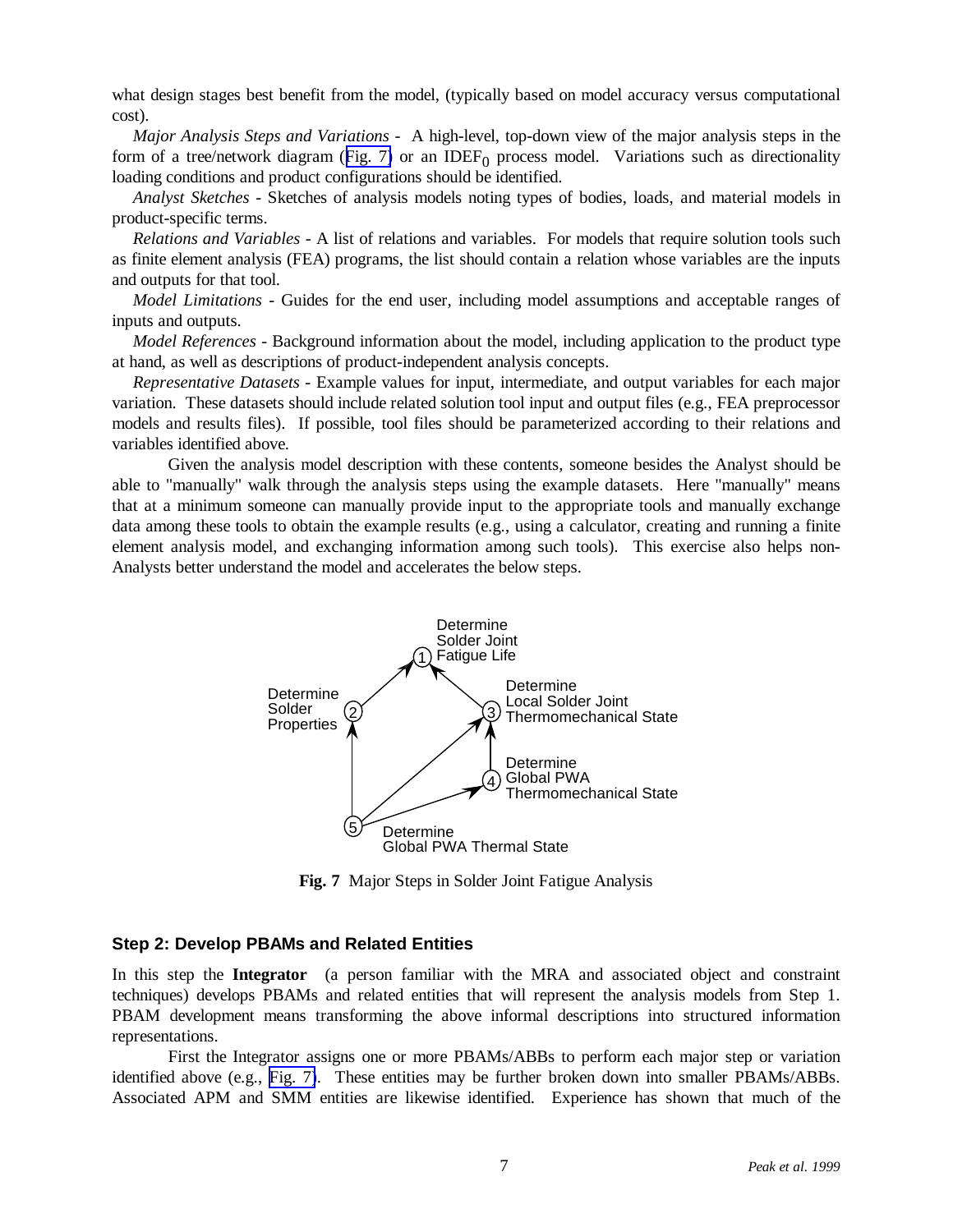<span id="page-7-0"></span>information and relations in analysis descriptions can be logically divided into these four MRA representations. Emphasizing the modular, recursive, object-oriented nature of the MRA, this step roughly corresponds to object-oriented design and analysis in information technology terms.

```
ENTITY thermal_bending_system
SUBTYPE OF ( thermomechanical_system );
(* Analysis Variables *)
      length : positive_length_measure;
      thickness : positive_length_measure;
      coefficient_of_thermal_bending : REAL;
      total_deflection : length_measure;
 (* Subsystems *)
      (* none *)
 (* Mapped Variables *)
     (* none *)
WHERE
(* Analysis-Analysis Transformations *)
      aat1: total_deflection = (coefficient_of_thermal_bending * length**2 *
           temperature_change) / thickness;
      aat2: temperature_change = temperature - reference_temperature;
(* Subsystem Conditions *)
      (* none *)
(* Mappings *)
      (* none *)
```

```
END_ENTITY;
```
### **Fig. 8** An ABB in STEP EXPRESS

Next, each PBAM/ABB that does not already exist from previous work is itself developed. This process ultimately results in populated PBAM/ABB structures - computer-processable knowledge representations of analysis models that combine object and constraint graph techniques [\[11\]](#page-1-0). For example Fig. 8 gives the ABB structure of a thermomechanical analysis model in STEP EXPRESS syntax [[22,](#page-15-0) [23,](#page-15-0) [24\]](#page-15-0), defining variables and relations among those variables. This ABB, *Thermal Bending System*, is a somewhat generalized version of a bimetallic beam model that can be used in potentially many product applications; thus it is expressed in product-independent terms. This ABB contains the relation in [Fig. 12](#page-11-0) for deflection, as represented by the multidirectional WHERE rule *aat1*. [Fig. 9](#page-8-0) is the PBAM structure of a basic analysis module, *PWB Thermal Bending Model*, that applies this ABB to PWB warpage by using it as a subsystem. Analysis linkages explicitly represent the associativity between the product model entity, *pwb*, and the analysis model entity, *deformation model*.

To aid the development process, the Integrator typically starts by sketching graphical views of the PBAM/ABB structures that are more human-friendly. Such views include constraint schematics (emphasizing multidirectional relations among variables and subsystems - [Fig. 10\)](#page-8-0) and object relationship diagrams in STEP EXPRESS-G form (emphasizing object-oriented relationships such as entity-attribute and superclass-subclass). Similar to [Fig. 4b](#page-3-0)., [Fig. 10](#page-8-0) shows that the length variable, *L*, used by the analysis model comes from the idealized diagonal length of the PWB (associativity linkage *al1*). This linkage can also be seen in the [Fig. 9](#page-8-0) lexical form. In the end, each relation and variable identified in Step 1 should be reflected in the developed entities - either directly or spread among several entities per good object-oriented practice.

The Integrator must also perform other roles in this process (or interact with other people who do):

**Product Modeler** *-* Works with the Designer to identify the root sources of the design data used in the analysis models. Extends linkages between these design tools and the APM that drives the analyses, including supplying missing data and idealizations [\[12,](#page-3-0) 22]. For example the *pwb* attribute *coefficient of*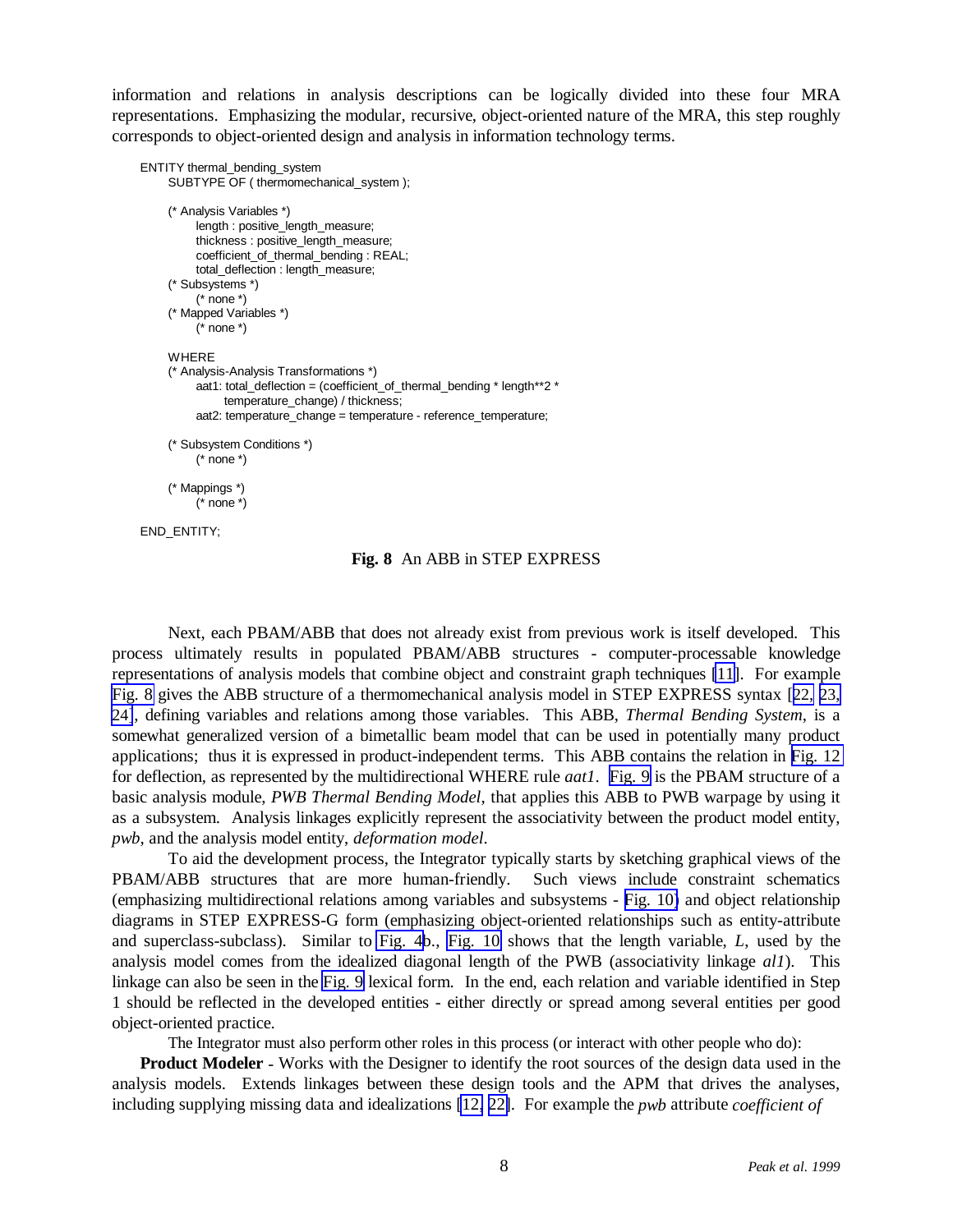```
ENTITY pwb_thermal_bending_model
SUBTYPE OF (pwb_warpage_model);
(* Product Variables *)
      pwb : pwb;
 (* Subsystems *)
     deformation_model : thermal_bending_system;
 (* Analysis Variables *)
     (* none *)
 (*Mapped Variables *)
     length : positive_length_measure;
          thickness : positive_length_measure;
     coefficient_of_thermal_bending : REAL;
     temperature : temperature;
      reference_temperature : temperature;
     temperature_change : temperature;
     warpage : length_measure;
WHERE
(* Analysis Linkages *)
     al1 : deformation_model.length = pwb.total_diagonal;
      al2 : deformation_model.thickness = pwb.total_thickness;
     al3 : deformation_model.coefficient_of_thermal_bending =
          pwb.coefficient_of_thermal_bending;
(* Analysis-Analysis Transformations *)
      (* none *)
 (* Subsystem Conditions *)
     (* none *)
 (* Mappings *)
     mv1 : warpage = deformation_model.total_deflection;
     mv2 : length = deformation_model.length;
     mv3 : thickness = deformation_model.thickness;
     mv4: coefficient_of_thermal_bending =
          deformation_model.coefficient_of_thermal_bending;
     mv6 : reference_temperature = deformation_model.reference_temperature;
     mv7 : temperature = deformation_model.temperature;
     mv8 : temperature_change = deformation_model.temperature_change;
```
#### END\_ENTITY;





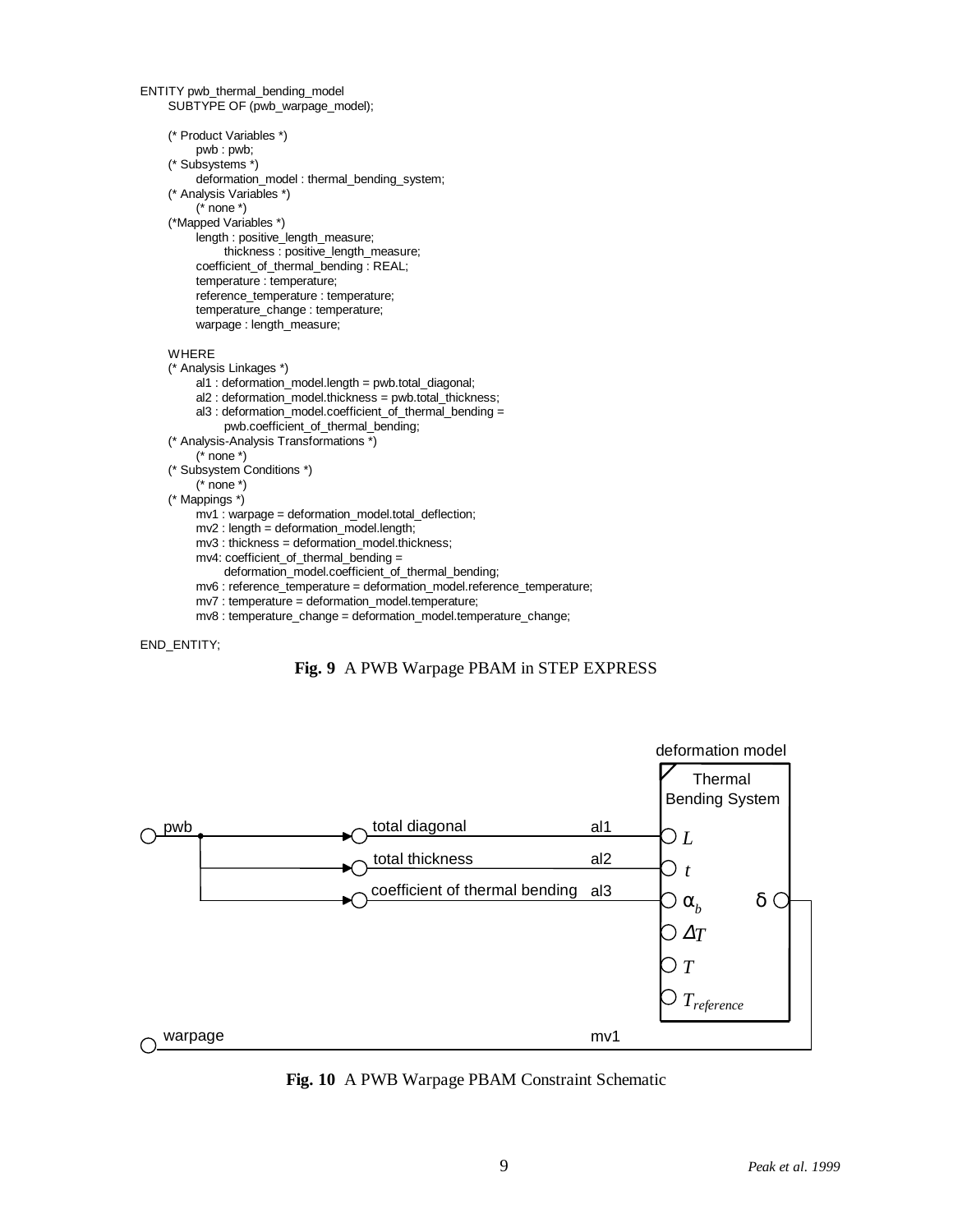<span id="page-9-0"></span>*thermal bending*,  $\alpha_b$ , in [Fig. 10](#page-8-0) is an idealized variable contained in the APM (see idealization relation for  $\alpha_b$  in [Fig. 14\)](#page-12-0). Creates and maintains example datasets.

**Parts Librarian** *-* Similar to the Product Modeler, but someone who specifically focuses on parts libraries (e.g., electrical components). Maintains links to design tools, and coordinates data keys by which the parent part references the library entities (e.g., part number for PWA-component references). As analysis often requires part details like materials and parameterized 3D geometry not found in electrical CAD systems, the Parts Librarian typically will need to create a semantically richer component library with links to other component libraries.

**Materials Librarian** *-* Similar to the Parts Librarian, except for materials. Again, a single richer library may be needed with links to several internal and commercial databases.

**Tool Specialist** *-* Someone for each design and analysis tool involved who understands the operation of the tool and the interfaces to it. Helps other people use the tool. Assists Analyst in creating exemplar solution tool inputs. Works with Integrator to wrap the tool for automated use via agents in a framework.

### **Step 3: Implement PBAMs and Related Entities**

Based on the populated structural views developed above, the Integrator next implements new PBAMs and supporting entities in a specific computing environment. The present representative implementation, *DaiTools*, is a product-independent design-analysis integration toolset described above. The examples come from the PWA-specific analysis tool, *DaiTools-PWA/B*, built upon this generic foundation. A prototype STEP AP210-based link with the Mentor Graphics BoardStation PWA layout tool has been developed using the APM technique [[12,](#page-3-0) [22,](#page-7-0) [25,](#page-12-0) [26\]](#page-13-0). This link extracts product information and adds idealizations to support a variety of analyses ([Fig. 13\)](#page-11-0).

|                                                                                                                                                                                                                                                                                 |                                                                                    | PWB Warpage Models |                                                                                            |                                                          |  |
|---------------------------------------------------------------------------------------------------------------------------------------------------------------------------------------------------------------------------------------------------------------------------------|------------------------------------------------------------------------------------|--------------------|--------------------------------------------------------------------------------------------|----------------------------------------------------------|--|
| Inspect View<br>Help                                                                                                                                                                                                                                                            |                                                                                    |                    |                                                                                            |                                                          |  |
| <b>PBAMS</b><br>← Bending Model<br>Rane Strain Model<br>$\smile$ Plate Model                                                                                                                                                                                                    | References<br>after Yeh, et. al. 1993 as<br>Case<br>Context<br>a user context      |                    | PWBThermalBendingModel<br><b>PWB</b> Thermal Bending                                       |                                                          |  |
| Warnage<br>The warpage ratio is within spec, but only 5.7% less than<br>1970-1981 - 1981 - 1982 - 1982 - 1983 - 1984 - 1985 - 1987 - 1988 - 1989 - 1989 - 1989 - 1989 - 198<br>the allowable warpage ratio. Submit an issue to the Negotiation Facility?<br>yes<br>no<br>$\sim$ |                                                                                    |                    |                                                                                            |                                                          |  |
| <b>Product Entities</b><br><b>PWBs</b><br>190510 PWB<br>90540 PWB<br>96510 PWB<br>96520 PWB                                                                                                                                                                                     | cost<br>\$10.21                                                                    |                    | <b>Analysis Entities</b><br>$20-1$<br>temperature, T<br>190<br>170<br>warpage<br>0.0510771 | reference temperature, To<br>temperature change, delta-T |  |
| <b>Idealizations</b><br>0.043<br>10.8374                                                                                                                                                                                                                                        | total thickness, t<br>total diagonal, L<br>coefficient of thermal bending, alpha-b |                    | warpage ratio (in/in)<br>Calculate                                                         | calculated<br>0.00471302<br>$0.005$ allowed              |  |
| $1.1e-7$                                                                                                                                                                                                                                                                        |                                                                                    |                    |                                                                                            |                                                          |  |

**a.** Catalog of PWB Warpage PBAMs

**Fig. 11** Analysis Module Catalogs in *DaiTools-PWA/B*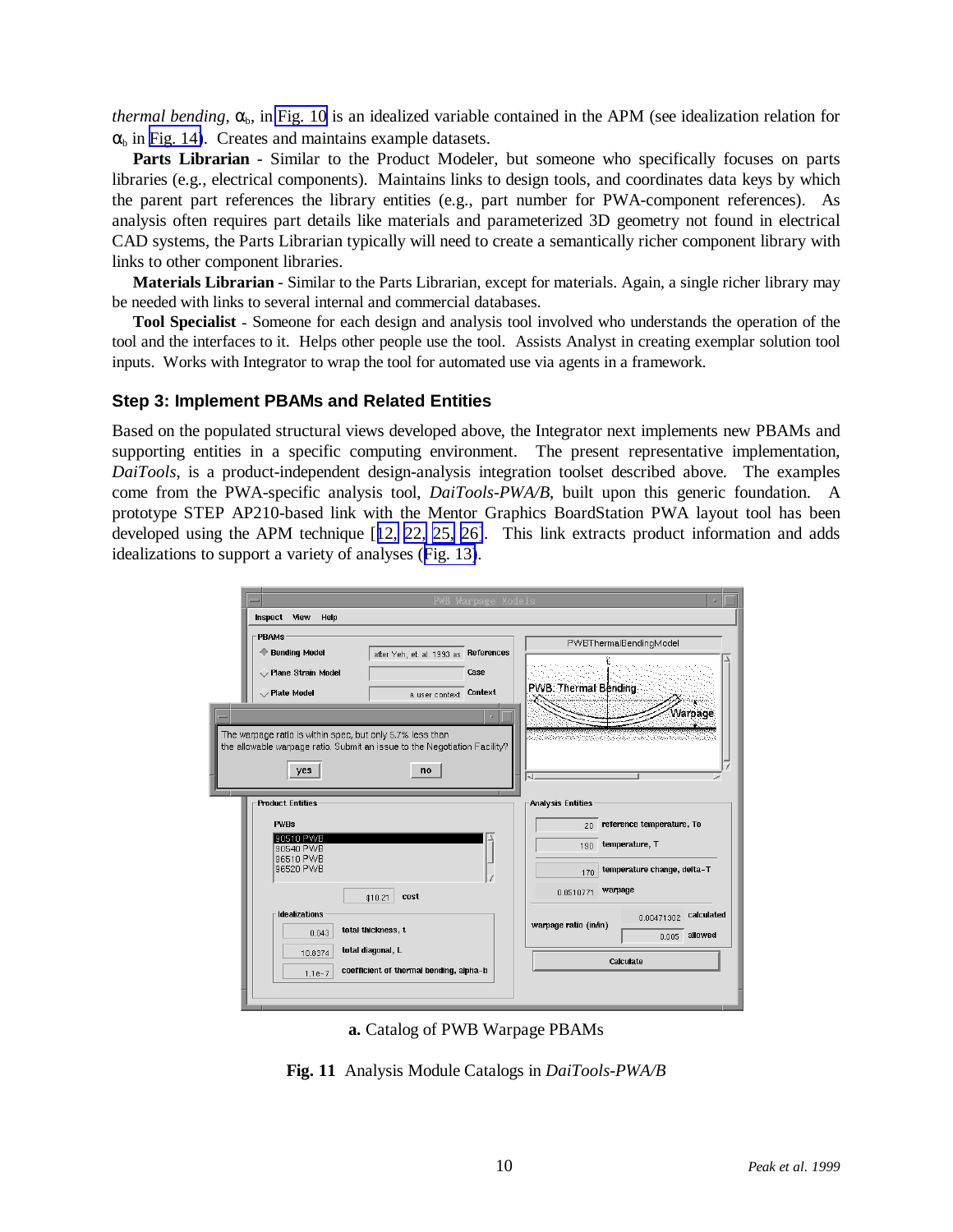

**[Fig. 11](#page-9-0) b.** Catalog of Solder Joint Deformation PBAMs

Given the PBAM/ABB structure as a computer-processable specification, PBAM/ABB implementation as object classes is largely automated in *DaiTools*. When a PBAM is used, an instance of the corresponding class is created which contains variables and relations generated as constraints in a constraint graph. PBAM subsystems (other PBAMs or ABBs it uses) are recursively instantiated in the same automated manner.

The Integrator also implements graphical user interfaces for each analysis module catalog (a family of related PBAMs). For example, [Fig. 11](#page-9-0) shows catalog implementations that include the PWB warpage and solder joint deformation PBAMs discussed above. The Integrator also documents the modules in structured specifications that include textual descriptions, PBAM/ABB structure and graphical views (e.g., constraint schematics), and hyperlinks to related entities and references ([Fig. 12\)](#page-11-0). Finally, the implementation and documentation is verified by the Analyst and Designer, using example datasets as reference points.

### **4 USAGE OF ANALYSIS MODULES**

After the analysis modules are verified, the routinization process is complete and the next phase of the MRA methodology is entered: routine analysis, where users regularly apply the PBAMs to check product designs ([Fig. 2\)](#page-2-0). While routinization is analogous to *creating* reusable parts libraries, routine analysis is analogous to *using* parts libraries. For example, [Fig. 5a](#page-4-0) shows shear strain results for a particular design that were automatically obtained from the 3D solder joint deformation module (from the [Fig. 11b](#page-9-0) catalog) using the Hitachi Cadas FEA system.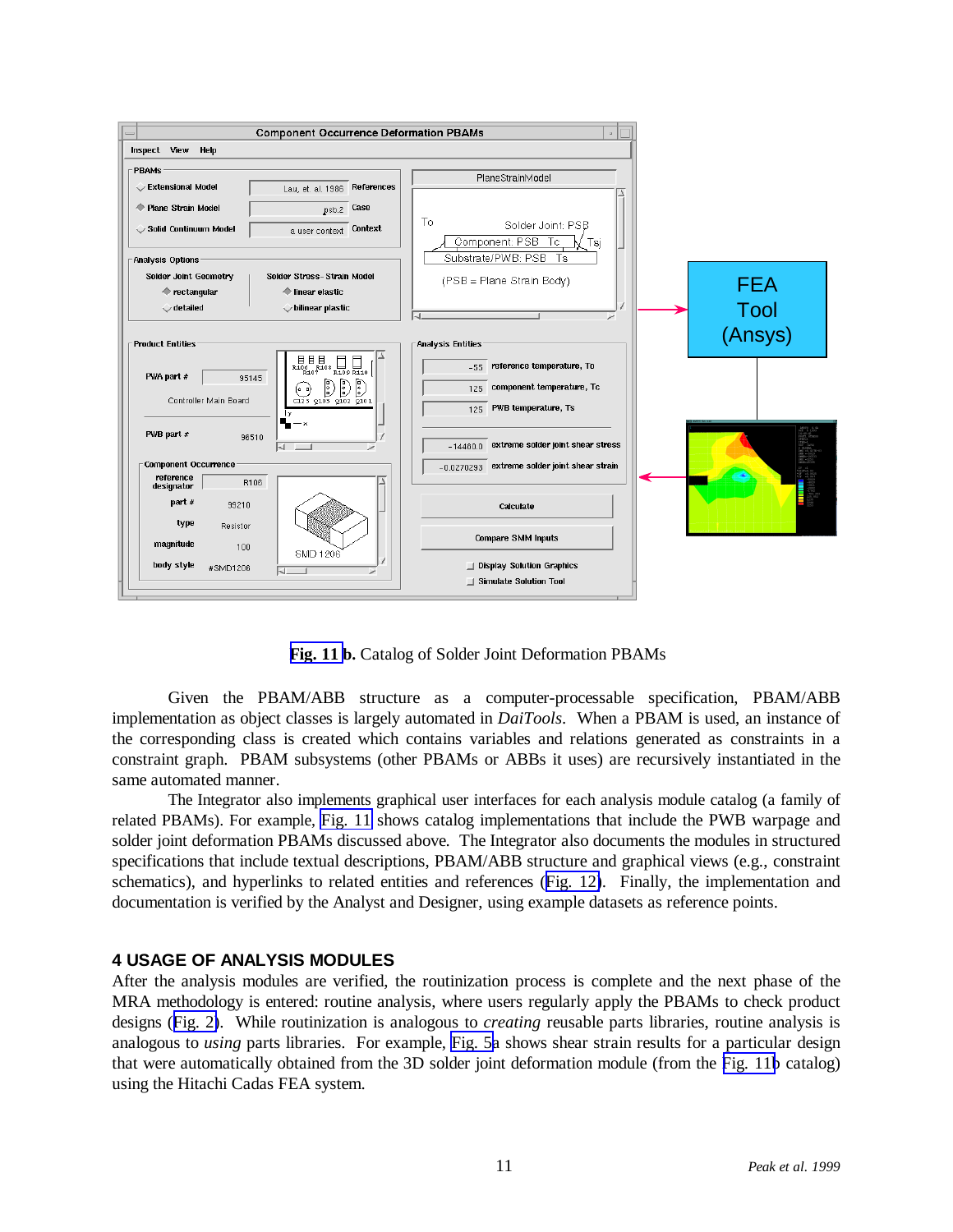<span id="page-11-0"></span>

**Fig. 12** Web-based Analysis Module Documentation



 **Fig. 13** STEP Product Data-Driven Analysis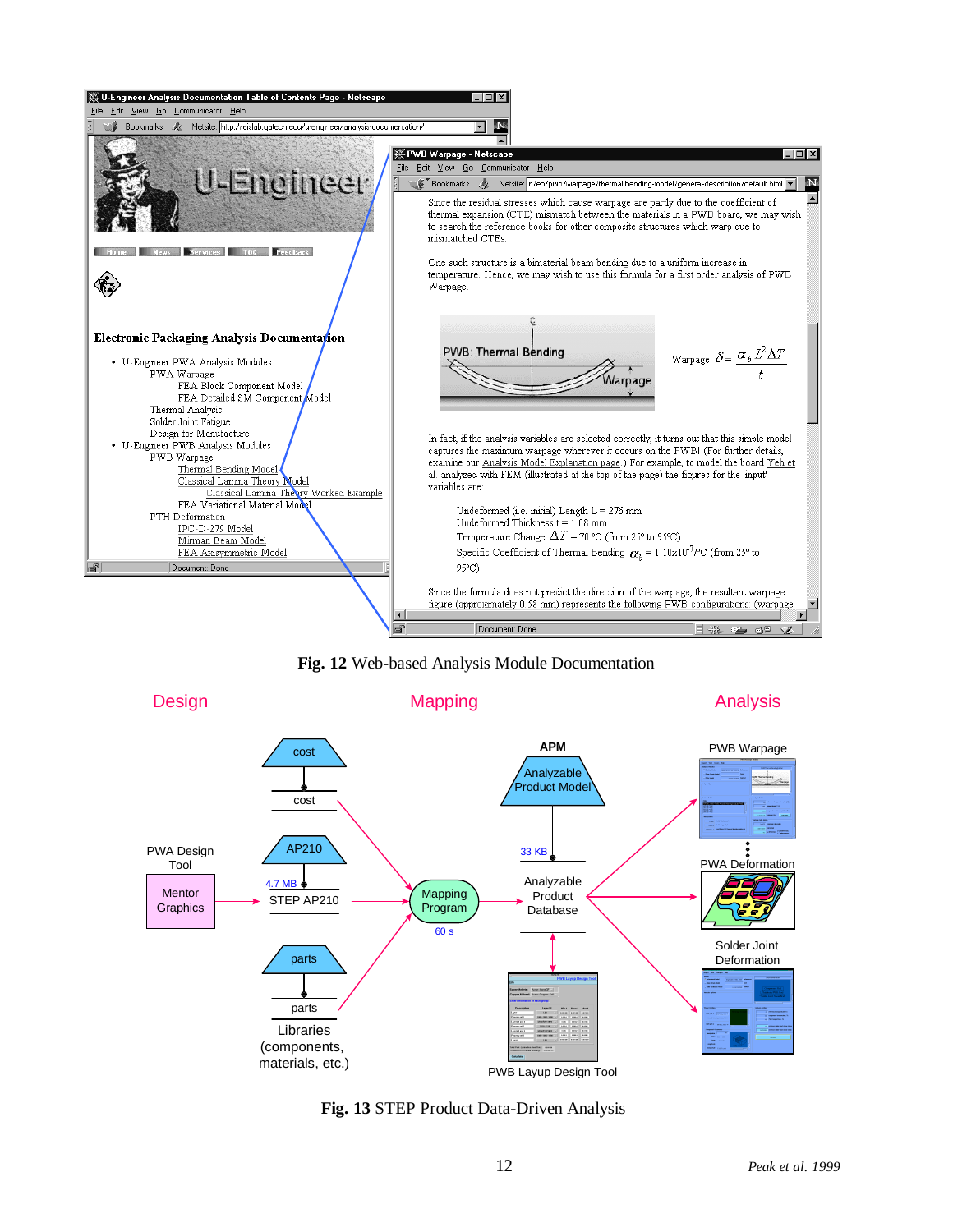# <span id="page-12-0"></span>**5 RECENT APPLICATIONS [[18,](#page-5-0) [25\]](#page-15-0)**

# **5.1 STEP Product Data-Driven Analysis**

The MRA routinization process was employed in TIGER - a recent project which focused on advanced engineering collaboration between primes and suppliers. In the TIGER scenario, a Prime releases early printed wiring assembly/board (PWA/B) design information to its suppliers in a standard STEP format (an AP210 file translated from a Mentor Graphics BoardStation file). Suppliers access the TIGER toolset via an Internet-based engineering service bureau to perform a variety of process-specific design checks on this STEP data, including design-for-manufacturability (DFM) and thermomechanical analysis (in *DaiTools - PWA/B*). Based on these checks, suppliers feedback suggested design improvements, making them effective members of the integrated product team (IPT).

The TIGER Team consisted of Boeing and Holaday Circuits as a representative prime and supplier, respectively, as well as Arthur D. Little (ADL), the Atlanta Electronic Commerce Resource Center (AECRC), Georgia Tech, International TechneGroup Inc. (ITI), and SCRA (the program lead). Georgia Tech focused on STEP product data-driven analysis techniques and creating representative thermomechanical analysis capabilities using the MRA routinization process ([Fig. 13\)](#page-11-0).

### **5.2 Premier Demonstration**

On Feb. 21, 1997 in Charleston, South Carolina the TIGER Team conducted the premier demonstration of this prime-supplier collaborative engineering scenario. With each IPT member located at separate workstations and PCs, design and business information was exchanged some 20 times during the hour long demo. From his PC, the PWB fabrication engineer uploaded the live, Mentor Graphics-originated AP210 model to U-Engineer (the self-service analysis bureau located in Atlanta). He then performed warpage analysis iterations over the Internet using the PWB warpage catalog in *DaiTools - PWA/B* (Fig. 14). The demonstration included the formula-based warpage module of [Figs 8-12,](#page-7-0) as well as a finite element-based plane strain module which was automatically run in real time via ANSYS. The same scenario has also been performed by Boeing and Holaday team members while located at their facilities in Seattle, Washington; Irving, Texas; and Minnetonka, Minnesota - confirming that TIGER is truly "a STEP towards printed circuit design iterations in about an hour".



**Fig. 14** Multi-Fidelity Design Analysis Using PWB Warpage Modules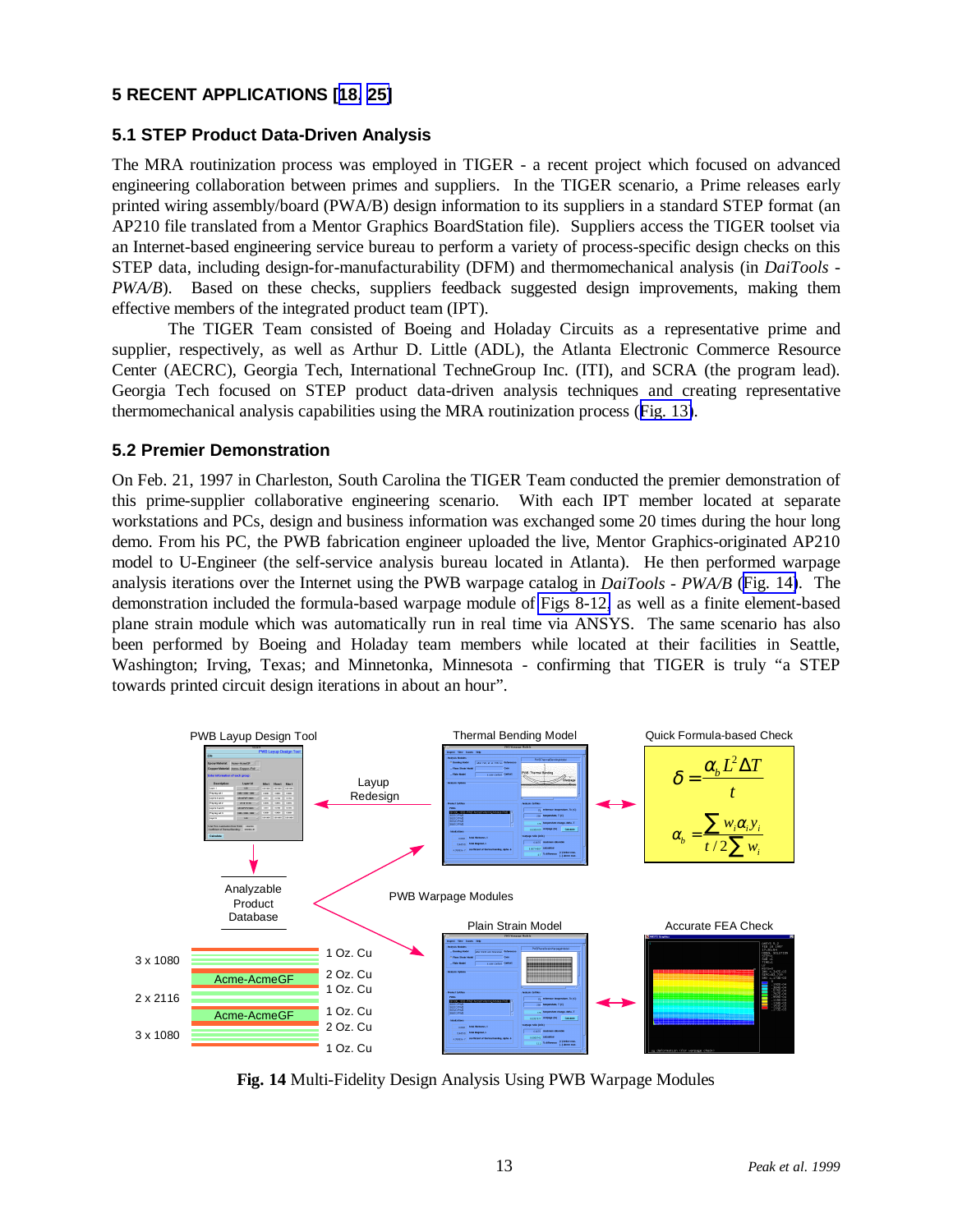# <span id="page-13-0"></span>**5.3 Lessons Learned**

TIGER experiences showed the value of rich product models like STEP AP210 for analysis integration. However, the multi-fidelity idealization nature of analysis leads to an insatiable information appetite that no product model, no matter how rich, can continually satisfy. One can almost always think of a higher fidelity analysis that requires more information than a standard format like AP210 supports. Thus, we developed the APM technique [[12\]](#page-3-0) as a general STEP-based link to design tools in order to harmonize diverse data, include idealizations, and add such missing data. Overall, experiences in TIGER confirmed the basic tenants of the MRA approach and helped refine the routinization process.

### **6 DISCUSSION**

Observations from these experiences with the routinization process include the following:

*Knowledge capture* - The MRA methodology to achieve design-analysis integration can be viewed as an expert system technique. (For example, refer to [Fig. 6](#page-5-0) and replace the term 'Integrator' with 'Knowledge Engineer'.) The MRA can be conceptualized as a domain-specific expert system shell which allows the Integrator to capture knowledge about:

- Input/output characteristics of solution tools (stored in SMM objects).
- Technique-specific considerations, such as symmetry and mesh density for FEA (stored in ABBs).
- Logical groupings of related engineering analysis relations (stored in ABBs).
- Product idealizations which are analysis driven, such as temperature dependent material properties (wrapped in APMs).
- Idealization linkages between given analysis methods and given products. We term such usage of idealizations design-analysis **associativity linkages**, Φ*<sup>i</sup>* , (stored in PBAMs).

In brief, the MRA captures the expertise of the analyst and provides it in a reusable form for the designer. As an object-based formalism for knowledge representation, the MRA inherits the widely recognized benefits of expert system technologies: rationalization, improved quality, and positive effects in corporate organizations [[26\]](#page-15-0).

*Synergy of specialists* - Designers benefit from the routinization process by getting tools that meet many of their needs (Section 1) and help them design better products. Analysts benefit by their work getting more exposure. Without such modules, barriers like computing tool complexity can make regular application of their work unlikely. Hence, analysis modules become a focal point of common ground between Designer and Analyst.

As the modules enable the *Designers* to perform *routine* analysis, Analysts are freed from this task to focus on adaptive and original analyses. As a side benefit, the precise nature of PBAM structures sometimes brings out unforeseen gaps in analysis capabilities, thus revealing new research challenges for the Analyst to tackle.

*Catalyst for more analysis* - Designers say they would like to have routine analysis tools but often have few answers when asked what specific analyses they perform regularly today. Simply explaining the definition of routine analysis and a process like [Fig. 1](#page-1-0) can spark curiosity and enthusiasm. As alluded to above, beginning Step 1 often leads to a detour or parallel effort to first develop an analysis model itself before attempting to routinize it. One can begin this adaptive or original analysis process by identifying what questions the Designer wants an analysis module to answer.

*Ensuring proper usage* - One concern sometimes raised is proper usage of analysis modules, as their high degree of automation can make it easier for someone to misuse them. The ABB and PBAM representations currently do not include explicit checks, for example, on assumptions being violated. Such guidelines can be included in the textual specs, but automated checks are admittedly more desirable.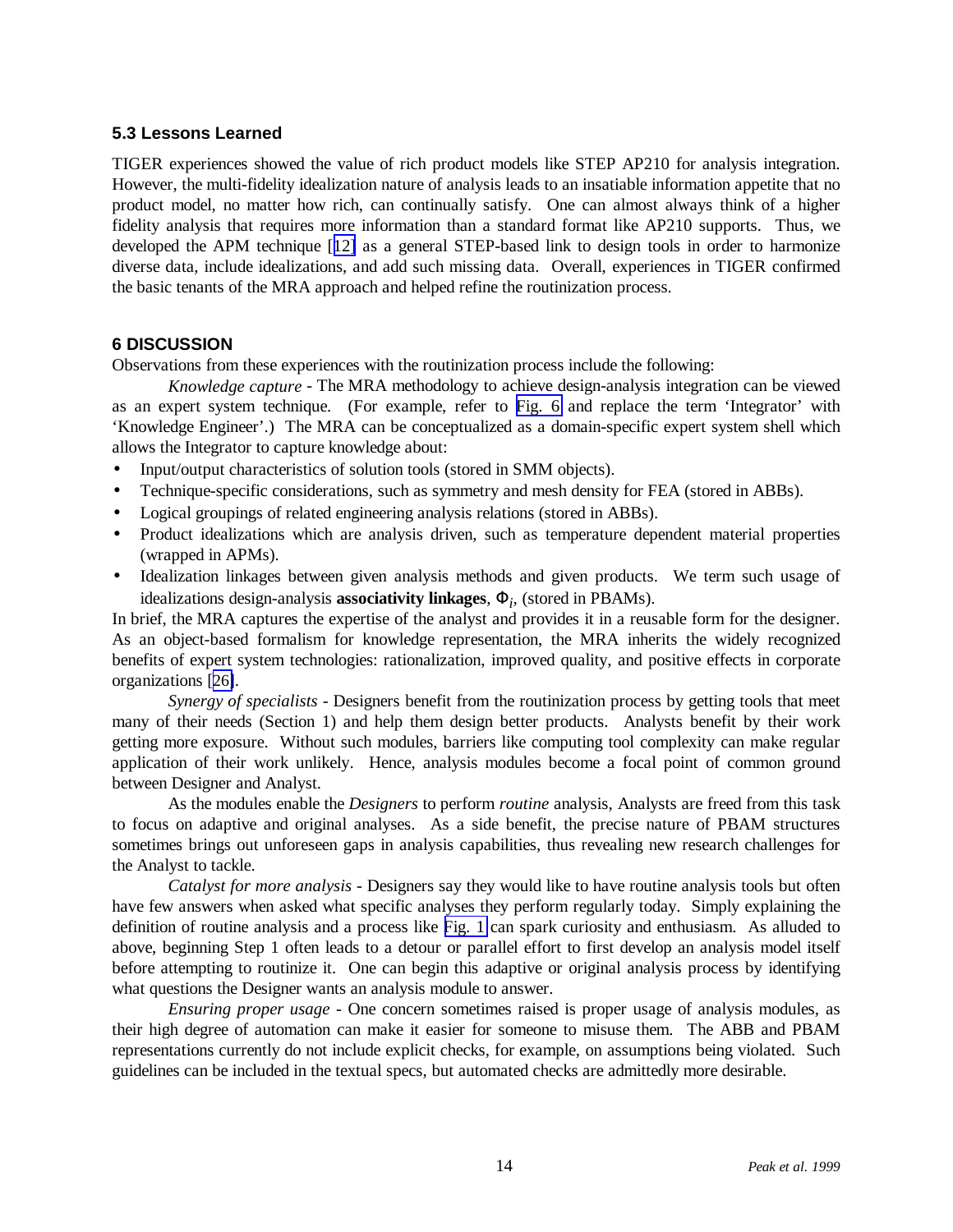*Usage by non-Designers* - The TIGER scenario has reinforced the observation that engineers other than designers can benefit from routine analysis. Manufacturing engineers, with access to real-time process information, could potentially use analysis modules to check how their processes are operating, as well as ensuring producibility of a particular design [\[18\]](#page-5-0).

*Delivery by engineering service bureaus (ESBs)* - The TIGER group developed the engineering service bureau concept to empower small companies with advanced analysis capabilities [\[27\]](#page-15-0). An ESB like U-Engineer [\[28\]](#page-15-0) provides Internet-based fee-for-service analysis capabilities, ranging from 'self service', where engineers interact with analysis modules directly (i.e., routine analysis), to 'full service', where ESB consultants carry out analyses (i.e., adaptive analysis or original analysis). An ESB follows the MRA routinization process to create product-specific analysis module catalogs for the self-service mode of operation. Rich product models in standard forms like STEP AP210 enable the plug-and-play nature of these modules and reduce tedious manual data re-entry. As a result of highly automated MRA wrappings, the end user can concentrate on understanding their specific analyses rather than the idiosyncrasies of general purpose CAE tools. By employing the techniques in this paper and specializing in the volume utilization of expensive analysis tools (and associated intellectual investments), ESBs should be able to lower the cost of analysis and expand their audience of potential users.

### **7 SUMMARY**

This paper describes a process called routinization for creating structured computer-based analysis catalogs. The process roles of Designer, Analyst, and Integrator are identified, as well as the context within the multi-representation architecture (MRA) design-analysis integration strategy. Example electronic packaging modules from the TIGER collaborative engineering project demonstrate the routinization process. Resulting analysis modules obtain inputs from product design data (e.g., STEP models) and retrieve solutions from commercial analysis tools. Other benefits include leveraging analysis resources and capturing analysis knowledge in a persistent, computer-processable form. In the end, the MRA routinization process enables the creation of extendible, modular, product-specific analysis tools that support product design in a highly automated plug-and-play manner.

### **ACKNOWLEDGMENTS**

 $\overline{a}$ 

This work was partially funded under the U. S. Defense Advanced Research Programs Administration (DARPA) TIGER Program [[25,](#page-12-0) [18\]](#page-5-0) and has benefited from team interactions. Bjorn Freeman-Benson provided the original implementation of the SkyBlue constraint solver. The linkage to the Cadas FEA system was developed by the first author while a Visiting Researcher at the Mechanical Engineering Research Laboratory of Hitachi, Ltd. in Tsuchiura, Japan.

### **REFERENCES AND NOTES [\[29\]](#page-15-0)**

<sup>[1]</sup> This paper is an extended version of Peak, R. S.; Scholand, A. J; Fulton, R. E. (1996) 'On the Routinization of Analysis for Physical Design. Application of CAE/CAD to Electronic Systems', *Application of CAE/CAD to Electronic Systems, EEP-*Vol.18, Agonafer, D., et al., eds., 1996 ASME Intl. Mech. Engr. Congress & Expo., Atlanta, pp. 73-82.

<sup>[2]</sup> Liker, J.; Fleischer, M.; Arnsdorf, D. (1992) Fulfilling the Promises of CAD. Sloan Mgt. Review, 74-86.

<sup>[3]</sup> Peak, R. S.; Fulton, R. E. (1993a) 'Automating Routine Analysis in Electronic Packaging Using Product Model-Based Analytical Models (PBAMs), Part I: PBAM Overview', Paper 93-WA/EEP-23, ASME Winter Annual Meeting, New Orleans.

<sup>[4]</sup> Engelmaier, W., 1989, 'Thermal-Mechanical Effects', *Electronics Material Handbook. Vol 1 -Packaging,* Minges, M. L., ed., ASM International, Materials Park, OH, pp 740-753.

<sup>[5]</sup> Lau, J. H., Rice, D. W., Avery, P. A., 1986, 'Nonlinear Analysis of Surface Mount Solder Joint Fatigue', *Proc. IEEE CHMT Intl. Electronic Mfg. Technology Symposium*, San Francisco, pp. 173-184.

<sup>[6]</sup> Kitano, M.; Nishimura, A., Kumazawa, T (1995) 'Development of Structural Design Aiding System for Plastic IC Packages by Using Personal Computer', *Advances in Electronic Packaging*, ASME EEP-Vol. 10.1, Book No. HO935A, Hsu, T., et al., eds., InterPACK '95, Hawaii,.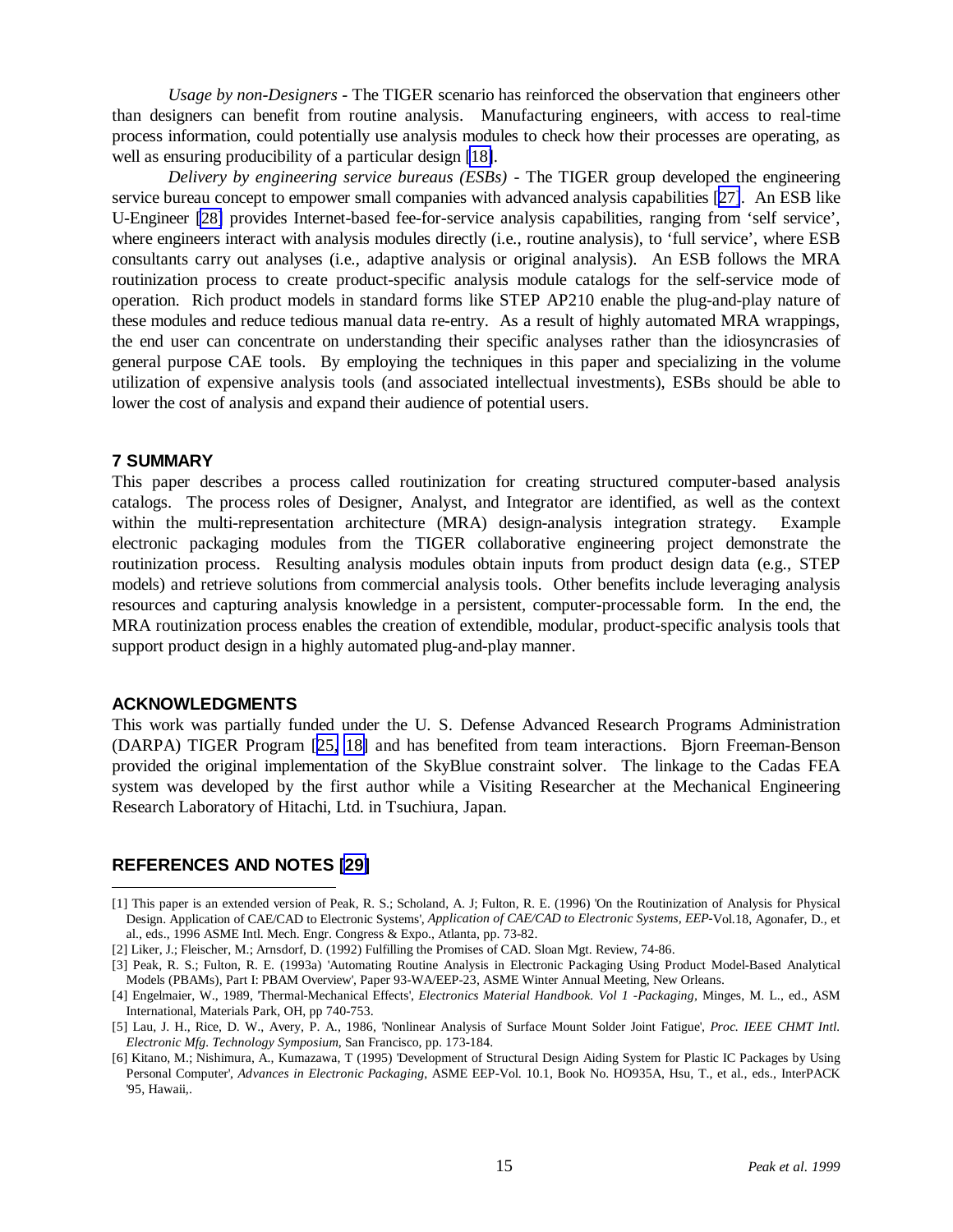- <span id="page-15-0"></span> [7] Sizemore, J. and Sitaraman, S. K., (1995) 'Elastic-Plastic and Elastic-Viscoplastic Modeling of Plated-Through Holes in Solder Shock Test', *HTD-Vol. 319/EEP-Vol. 15, Cooling and Thermal Design of Electronic Systems*, Ed. C. H. Amon, ASME Intl. Mech. Engr. Congress & Expo., San Francisco, 163-173.
- [8] Stiteler, M. R., Ume, I. C., Leutz, B. (1996) 'In-Process Board Warpage Measurement in a Lab Scale Wave Soldering Oven', *IEEE Trans Component Packaging Mfg Tech*, Part A v19, pp. 562-569.
- [9] Iannuzzelli, R., 1990, 'Validation of Module Assembly Physical Models', *Proc. IEEE 40th CHMT Conf., Vol 2*, Las Vegas NV, pp 1071-1076.
- [10] Peak, R. S. (1993) *Product Model-Based Analytical Models (PBAMs): A New Representation of Engineering Analysis Models*, Doctoral Thesis, Georgia Institute of Technology, Atlanta.
- [11] Peak, R. S.; Fulton, R. E.; Nishigaki, I.; Okamoto, N. (To Appear 1998) 'Integrating Engineering Design and Analysis Using a Multi-Representation Approach', *Engineering with Computers*.
- [12] Tamburini, D. R., Peak, R. S., and Fulton R. E. (1997) 'Driving PWA Thermomechanical Analysis from STEP AP210 Product Models', *CAE/CAD and Thermal Management Issues in Electronic Systems*, EEP-Vol. 23/HTD-Vol. 356, Agonafer, D., et al., eds., ASME Intl. Mech. Engr. Congress & Expo., Dallas, pp. 33-45.
- [13] EIS Lab (1997) '*DaiTools* A Design-Analysis Integration Toolkit', Engineering Information Systems Lab, *http://eislab.gatech.edu/*, Georgia Tech, Atlanta
- [14] Sannella, M. (1994) *Constraint Satisfaction and Debugging for Interactive User Interfaces*, Doctoral Thesis, U. Washington, Seattle. Avail. as Dept. of Comp. Sci. & Engineering TR 94-09-10.
- [15] ANSYS finite element analysis tool, ANSYS Inc., [http://www.ansys.com/,](http://www.ansys.com/) Canonsburg, Pennsylvannia, USA.
- [16] CADAS Ver. P4 User's Manual (1993) Hitachi Ltd., Hitachi City, Japan (in Japanese).
- [17] Peak, R. S.; Fulton, R. E. (1993b) 'Automating Routine Analysis in Electronic Packaging Using Product Model-Based Analytical Models (PBAMs), Part II: Solder Joint Fatigue Case Studies', Paper 93-WA/EEP-24, ASME Winter Annual Meeting, New Orleans.
- [18] Peak, R. S.; Fulton, R. E.; Sitaraman, S. K. (1997) 'Thermomechanical CAD/CAE Integration in the TIGER PWA Toolset'. *Advances in Electronic Packaging-1997*, ASME EEP-Vol. 19-1, Suhir, E., et al., eds., InterPACK'97, Kohala Coast, Hawaii, pp. 957-962.
- [19] Cimtalay, S.; Peak, R. S.; Fulton, R. E. (1996) 'Optimization of Solder Joint Fatigue Life Using Product Model-Based Analysis Models', *Application of CAE/CAD to Electronic Systems*, EEP-Vol. 18, Agonafer, D., et al., eds., 1996 ASME Intl. Mech. Engr. Congress & Expo., Atlanta, pp. 47-53.
- [20] Zhou, Wen X. (1997) *Modularized & Parametric Modeling Methodology for Concurrent Mechanical Design of Electronic Packaging* , Doctoral Thesis, Georgia Institute of Technology, Atlanta.
- [21] Zhou, W. X.; Hsiung, C. H.; Fulton, R. E.; Yin, X. F.; Yeh, C. P.; Wyatt, K. (1997) 'CAD-Based Analysis Tools for Electronic Packaging Design (A New Modeling Methodology for a Virtual Development Environment)'. *Advances in Electronic Packaging-1997*, ASME EEP-Vol. 19-1, Suhir, E., et al., eds., InterPACK'97, Kohala Coast, Hawaii, pp. 971-979.
- [22] Tamburini, D. R.; Peak, R. S.; Fulton, R. E. (1996) 'Populating Product Data for Engineering Analysis with Applications to Printed Wiring Assemblies', Application of CAE/CAD to Electronic Systems, EEP-Vol.18, Agonafer, D., et al., eds., 1996 ASME Intl. Mech. Engr. Congress & Expo., Atlanta, pp..33-46.
- [23] ISO 10303-11 (1994) 'Industrial Automation Systems and Integration Product Data Representation and Exchange Part 11: Description Methods: The EXPRESS Language Reference Manual', ISO, Geneva, Switzerland.
- [24] Peak, R. S. and Tamburini, D. R. (1997) *A STEP Sampler*, *[http://eislab.gatech.edu/pubs/web/step-sampler/](http://eislab/gatech/edu/pubs/web/step-sampler/)*, Georgia Tech, Atlanta.
- [25] TIGER (1997) Team Integrated Electronic Response, TIGER Team, c/o SCRA, Charleston SC. *[http://www.scra.org/tiger/tiger.html](http://www.scra.org/tiger/tiger.html/)*. See also *<http://eislab.gatech.edu/tiger/>*.
- [26] Puppe, Frank (1993) *Systematic Introduction to Expert Systems- Knowledge Representations and Problem Solving Methods*. Springer-Verlag, Berlin, pp. 18-19.
- [27] Scholand, A. J; Peak, R. S.; Fulton, R. E. (1997) 'The Engineering Service Bureau Empowering SMEs to Improve Collaboratively Developed Products', CALS Expo USA, Orlando, Track 2, Session 4.
- [28] U-Engineer, 'A Demonstration Internet-based Engineering Service Bureau', *<http://eislab.gatech.edu/u-engineer/>*, Georgia Tech, Atlanta.
- [29] Some references are available at *<http://eislab.gatech.edu/>*